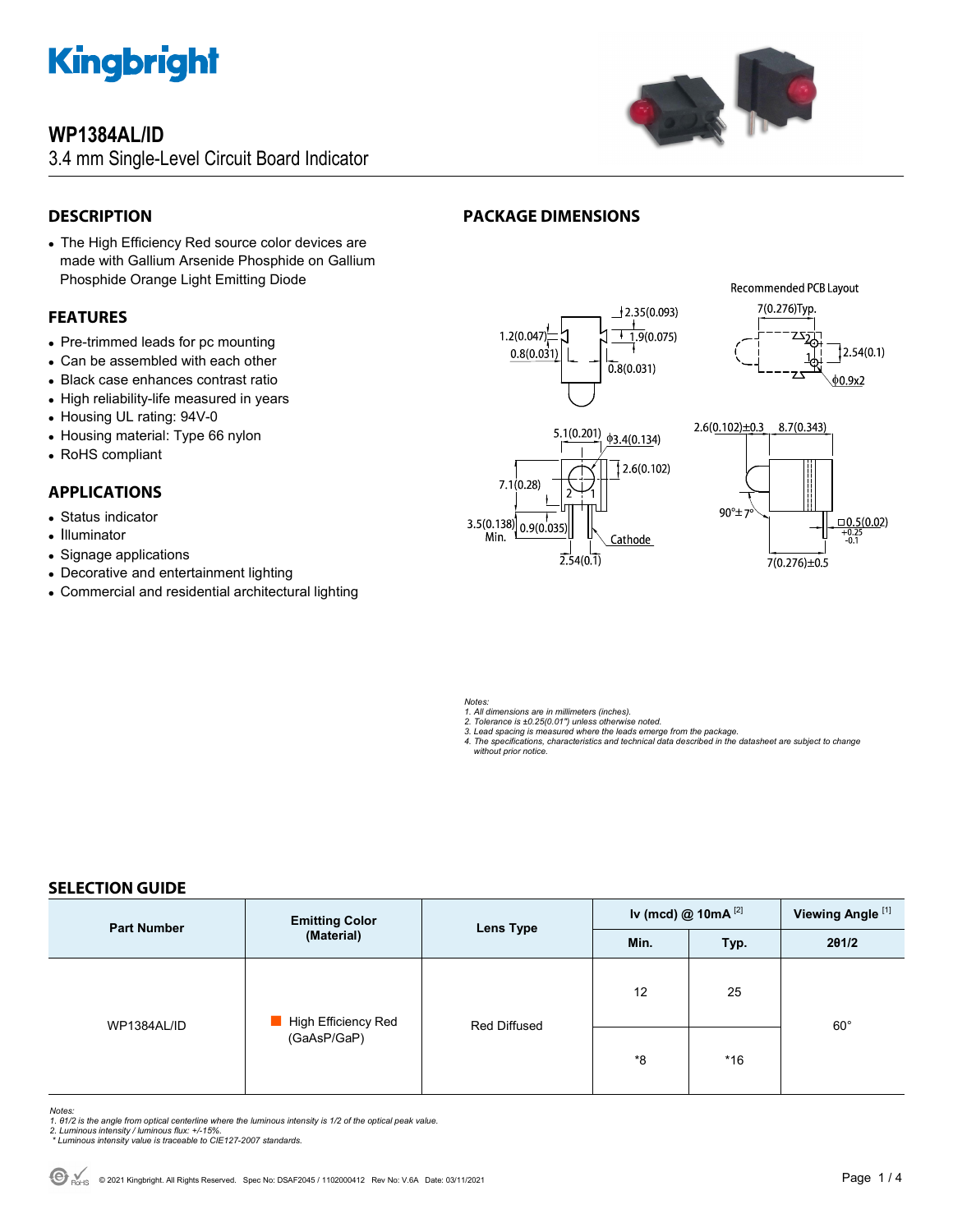# **Kingbright**

### **ELECTRICAL / OPTICAL CHARACTERISTICS at T<sub>A</sub>=25°C**

| <b>Parameter</b>                                                                              |                                         |                            | Value  |                              | <b>Unit</b>           |
|-----------------------------------------------------------------------------------------------|-----------------------------------------|----------------------------|--------|------------------------------|-----------------------|
|                                                                                               | <b>Emitting Color</b><br>Symbol<br>Typ. |                            |        | Max.                         |                       |
| Wavelength at Peak Emission $I_F = 10mA$                                                      | $\lambda_{\rm peak}$                    | <b>High Efficiency Red</b> | 627    | $\qquad \qquad \blacksquare$ | nm                    |
| Dominant Wavelength $I_F = 10mA$                                                              | $\lambda_{\text{dom}}$ [1]              | <b>High Efficiency Red</b> | 617    | $\overline{\phantom{a}}$     | nm                    |
| Spectral Bandwidth at 50% $\Phi$ REL MAX<br>$I_F = 10mA$                                      | Δλ                                      | <b>High Efficiency Red</b> | 45     | $\overline{\phantom{a}}$     | nm                    |
| Capacitance                                                                                   | С                                       | <b>High Efficiency Red</b> | 15     | $\overline{\phantom{0}}$     | pF                    |
| Forward Voltage $I_F$ = 10mA                                                                  | $V_F$ <sup>[2]</sup>                    | <b>High Efficiency Red</b> | 1.9    | 2.3                          | V                     |
| Reverse Current ( $V_R$ = 5V)                                                                 | l <sub>R</sub>                          | <b>High Efficiency Red</b> |        | 10                           | μA                    |
| Temperature Coefficient of $\lambda_{\text{peak}}$<br>$I_F$ = 10mA, -10°C $\leq T \leq 85$ °C | $TC_{\lambda peak}$                     | <b>High Efficiency Red</b> | 0.13   | $\overline{\phantom{0}}$     | $nm$ <sup>o</sup> $C$ |
| Temperature Coefficient of $\lambda_{\text{dom}}$<br>$I_F$ = 10mA, -10°C $\leq T \leq 85$ °C  | $TC_{\lambda dom}$                      | <b>High Efficiency Red</b> | 0.06   | $\qquad \qquad \blacksquare$ | $nm$ <sup>o</sup> $C$ |
| Temperature Coefficient of $V_F$<br>$I_F$ = 10mA, -10°C $\leq T \leq 85$ °C                   | $TC_{V}$                                | High Efficiency Red        | $-1.9$ | $\overline{a}$               | $mV$ °C               |

*Notes:* 

*1. The dominant wavelength (*λ*d) above is the setup value of the sorting machine. (Tolerance* λ*d : ±1nm. ) 2. Forward voltage: ±0.1V.* 

3. Wavelength value is traceable to CIE127-2007 standards.<br>4. Excess driving current and / or operating temperature higher than recommended conditions may result in severe light degradation or premature failure.

### **ABSOLUTE MAXIMUM RATINGS at T<sub>A</sub>=25°C**

| <b>Parameter</b>                             | Symbol                  | Value               | <b>Unit</b>    |  |
|----------------------------------------------|-------------------------|---------------------|----------------|--|
| Power Dissipation                            | $P_D$                   | 75                  | mW             |  |
| Reverse Voltage                              | $V_{R}$                 | 5                   | $\vee$         |  |
| Junction Temperature                         | $T_{\rm i}$             | 125                 | $^{\circ}C$    |  |
| <b>Operating Temperature</b>                 | $T_{op}$                | $-40$ To $+85$      | $^{\circ}C$    |  |
| Storage Temperature                          | $T_{\text{stg}}$        | $-40$ To $+85$      | $^{\circ}C$    |  |
| <b>DC Forward Current</b>                    | $I_{\mathsf{F}}$        | 30                  | mA             |  |
| Peak Forward Current                         | $I_{FM}$ <sup>[1]</sup> | 160                 | mA             |  |
| Electrostatic Discharge Threshold (HBM)      | ۰                       | 8000                | $\vee$         |  |
| Thermal Resistance (Junction / Ambient)      | $R_{th}$ JA $^{[2]}$    | 640                 | $\degree$ C/W  |  |
| Thermal Resistance (Junction / Solder point) | $R_{th}$ JS $^{[2]}$    | 430                 | $^{\circ}$ C/W |  |
| Lead Solder Temperature <sup>[3]</sup>       |                         | 260°C For 3 Seconds |                |  |
| Lead Solder Temperature <sup>[4]</sup>       |                         | 260°C For 5 Seconds |                |  |

Notes:<br>1. 1/10 Duty Cycle, 0.1ms Pulse Width.<br>2. R<sub>th JA</sub> ,R<sub>th JS</sub> Results from mounting on PC board FR4 (pad size ≥ 16 mm<sup>2</sup> per pad).<br>3. 2mm below package base.<br>5. Relative humidity levels maintained between 40% and 60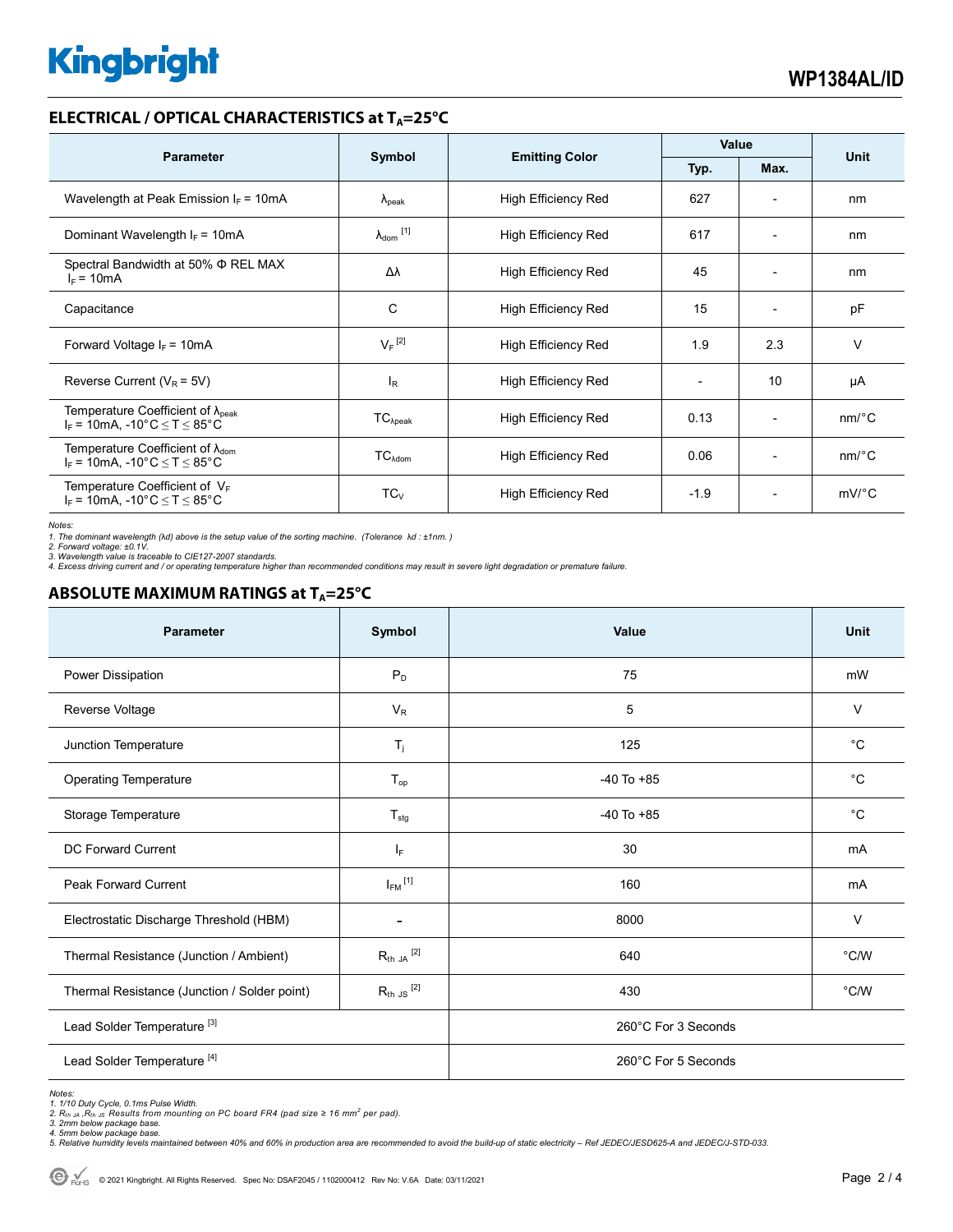# **Kingbright**

### **TECHNICAL DATA**





**HIGH EFFICIENCY RED**











## **RECOMMENDED WAVE SOLDERING PROFILE**



### *Notes:*

*1. Recommend pre-heat temperature of 105°C or less (as measured with a thermocouple attached to the LED pins) prior to immersion in the solder wave with a maximum solder bath* 

 *temperature of 260°C 2. Peak wave soldering temperature between 245°C ~ 255°C for 3 sec (5 sec max).* 

3. Do not apply stress to the epoxy resin while the temperature is above 85°C.<br>4. Fixtures should not incur stress on the component when mounting and during soldering process.<br>5. SAC 305 solder alloy is recommended.

*6. No more than one wave soldering pass.*



### **PACKING & LABEL SPECIFICATIONS**